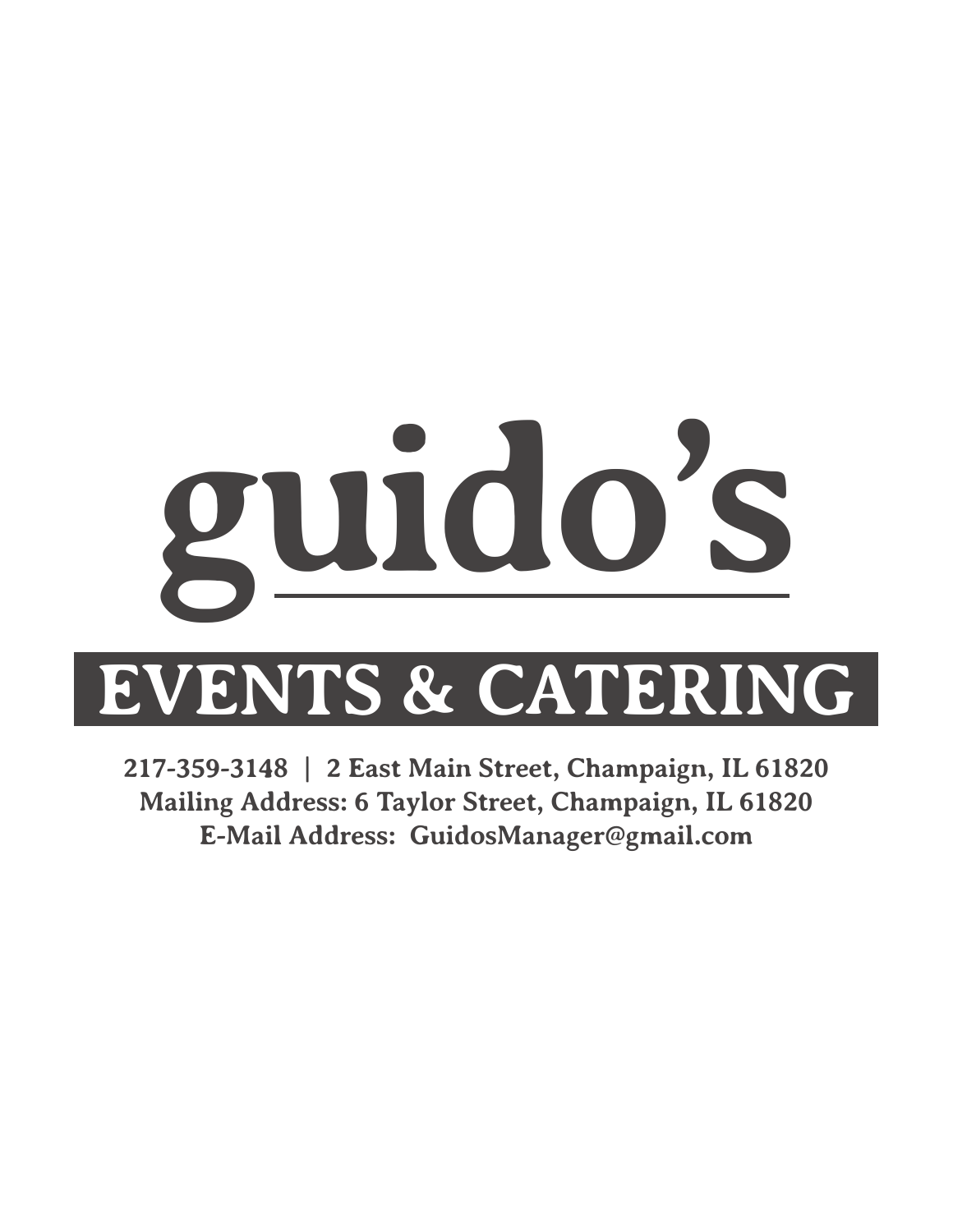# **LET US HELP YOU WITH THE DETAILS**

We are happy to assist you in customizing the perfect menu for your group. Whether you are planning a business luncheon, casual meeting or a formal occasion you will find that our menu offers a variety of options to meet your needs. From burgers to prime rib buffets, we can help create a menu that complements your occasion and leaves a lasting impression for your guests.

# **Contact Joe at (217) 359-3148 or GuidosManager@gmail.com**

# **Gourmet Buffet Options**

**Guido's Lunch Buffet - \$10/Person**  Soup, Salad Bar\*, Sandwich or Burger, Refillable Soft Drinks

**Guido's Dinner Buffet - \$12/Person**  Soup, Salad Bar\*, Sandwich or Burger, Refillable Soft Drinks

**Guido's Italian Buffet - \$16/Person** One Pasta, Salad Bar\*, Rolls, Refillable Soft Drinks

**Guido's Traditional Buffet - \$20/Person** One Entrée, One Side, Salad Bar\*, Rolls, Refillable Soft Drinks

**Guido's Premium Buffet - \$25/Person** One Entrée, One Pasta With Protein, Two Sides, Salad Bar\*, Rolls, Refillable Soft Drink

\*All Salad Bars Include: Mixed Greens, Tomatoes, Cucumbers, Onion, Cheese, And Croutons, With Your Choice Of Three Dressings: Ranch, French, Honey Mustard, Italian, 1000 Island, Caesar, Lite Ranch, Bleu Cheese, Parmesan Peppercorn.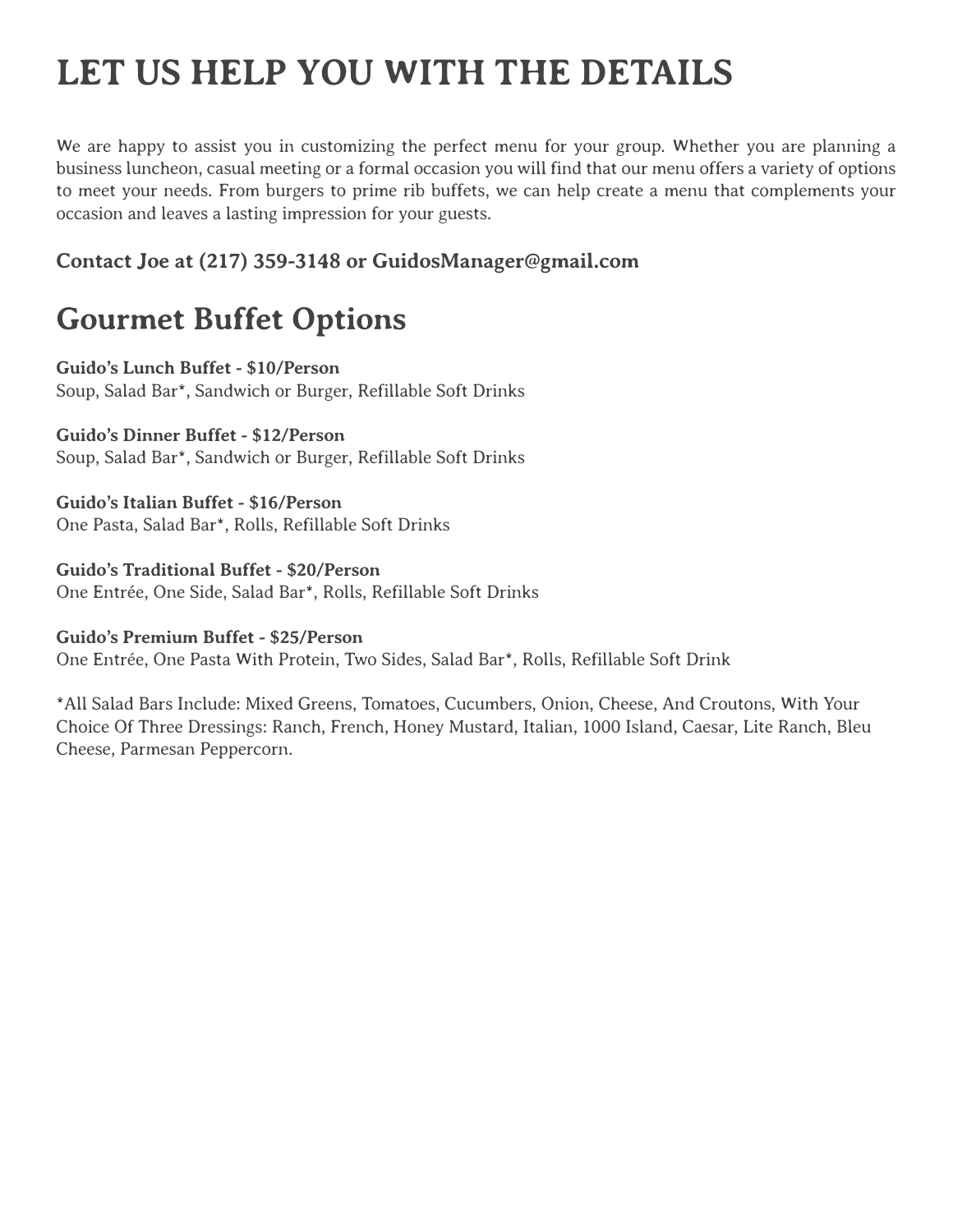# **BUFFET MENU OPTIONS**

**Lunch & Dinner Selections**

# **SOUP**

Bacon Potato Broccoli Cheddar Thai Chicken Rice Red Pepper Gouda Italian Wedding Mushroom Brie Chicken Noodle Farmer's Market Vegetable Tomato Bisque Baja Chicken Enchalada Chili

# **SANDWICHES**

Lasagna / Meat Lasagna / Vegetable Spaghetti Carbonara Spaghetti Marinara Spaghetti w/ Meatballs Butter Noodles w/ Cheese Fettucine Alfredo Alfredo w/ Chicken Shrimp Alfredo Cheese Tortellini Macaroni & Cheese Lobster Mac & Cheese Penne w/ Your Choice Of Sauce

# **BURGERS**

Mashed Potatoes Baked Potatoes Loaded Potatoes (\$1 Extra Per Person) Rice Greean Beans Snow Peas Broccoli Salad Vegetable Medley Sweet Corn Broccoli (Add Cheese For \$1 Per Person)

# **Italian, Traditional and Premium Selections**

# **ENTRÉES**

Prime Rib Beef Tenderloin Beef Brisket Grilled Chicken Stuffed Chicken Chicken Parmesan Chicken Cordon Bleu Tuna Tilapia Salmon Shrimp

# **PASTAS**

Lasagna / Meat Lasagna / Vegetable Spaghetti Carbonara Spaghetti Marinara Spaghetti w/ Meatballs Butter Noodles w/ Cheese Fettucine Alfredo Alfredo w/ Chicken Shrimp Alfredo Cheese Tortellini Macaroni & Cheese Lobster Mac & Cheese Penne w/ Your Choice Of Sauce

# **SIDE OPTIONS**

Mashed Potatoes Baked Potatoes Loaded Potatoes (\$1 Extra Per Person) Rice Greean Beans Snow Peas Broccoli Salad Vegetable Medley Sweet Corn Broccoli (Add Cheese For \$1 Per Person)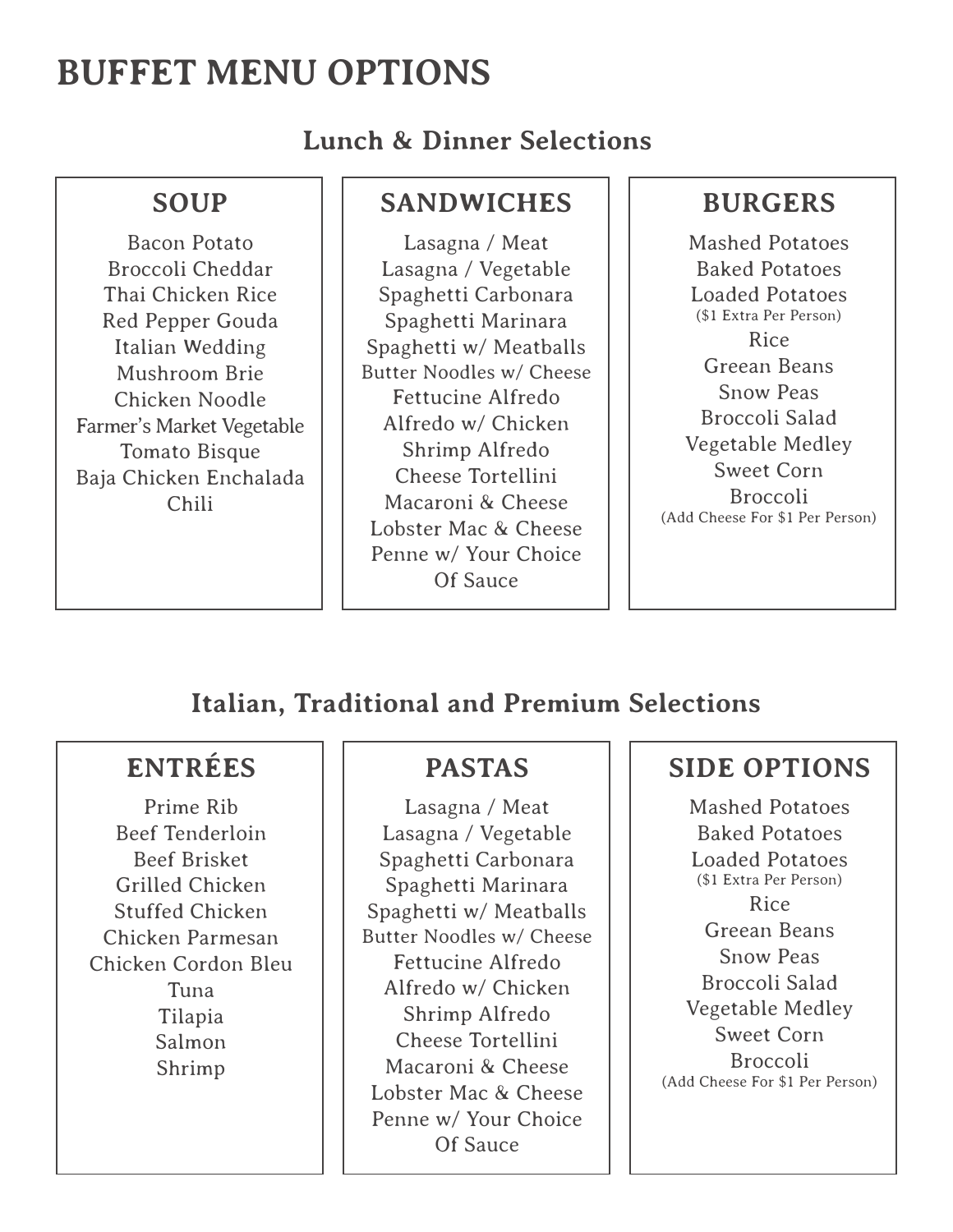# **GOURMET BUFFET ORDER FORM**

**# Of Guests:**  Date Of Event: Time Of Event: **Time Food Out: Tax Exempt: Yes / No**

**Main Contact Name: Main Contact Email: Contact Phone Number: Company Or Group Name:**

### **Check Your Buffet Choice:**

- **ITALIAN BUFFET** \$16/Person
- **TRADITIONAL BUFFET** \$20/Person
- **PREMIUM BUFFET** \$25/Person

# **ENTRÉES**

(Circle Your Entrée)

# Prime Rib Beef Tenderloin Beef Brisket Grilled Chicken Stuffed Chicken Chicken Parmesan Chicken Cordon Bleu Tuna Tilapia Salmon Shrimp

**PASTAS** (Circle Your Pasta)

Lasagna / Meat Lasagna / Vegetable Spaghetti Carbonara Spaghetti Marinara Spaghetti w/ Meatballs Butter Noodles w/ Cheese Fettucine Alfredo Alfredo w/ Chicken Shrimp Alfredo Cheese Tortellini Macaroni & Cheese Lobster Mac & Cheese Penne w/ Your Choice Of Sauce

# **SIDE OPTIONS**

(Circle Your Side Option)

Mashed Potatoes

Baked Potatoes Rice Greean Beans Snow Peas Broccoli Salad Vegetable Medley Sweet Corn Loaded Potatoes (\$1 Extra Per Person)

Broccoli (Add Cheese For \$1 Per Person)

| <b>Salad Bar:</b> (circle three dressings)                                                                                |        |        |                        |                     |         |  |
|---------------------------------------------------------------------------------------------------------------------------|--------|--------|------------------------|---------------------|---------|--|
| Ranch                                                                                                                     |        | French | <b>Honey Mustard</b>   |                     | Italian |  |
| 1000 Island                                                                                                               | Caesar |        | Lite Ranch Bleu Cheese | Parmesan Peppercorn |         |  |
| <b>Beverage Options:</b> (check one)<br>$\Box$ OPEN BAR $\Box$ NON-ALCOHOLIC BEVERAGES $\Box$ CASH BAR $\Box$ LIMITED BAR |        |        |                        |                     |         |  |
| <b>Additional Platters:</b>                                                                                               |        |        |                        |                     |         |  |
|                                                                                                                           |        |        |                        |                     |         |  |

# **SPECIAL NOTES ABOUT YOUR ORDER:**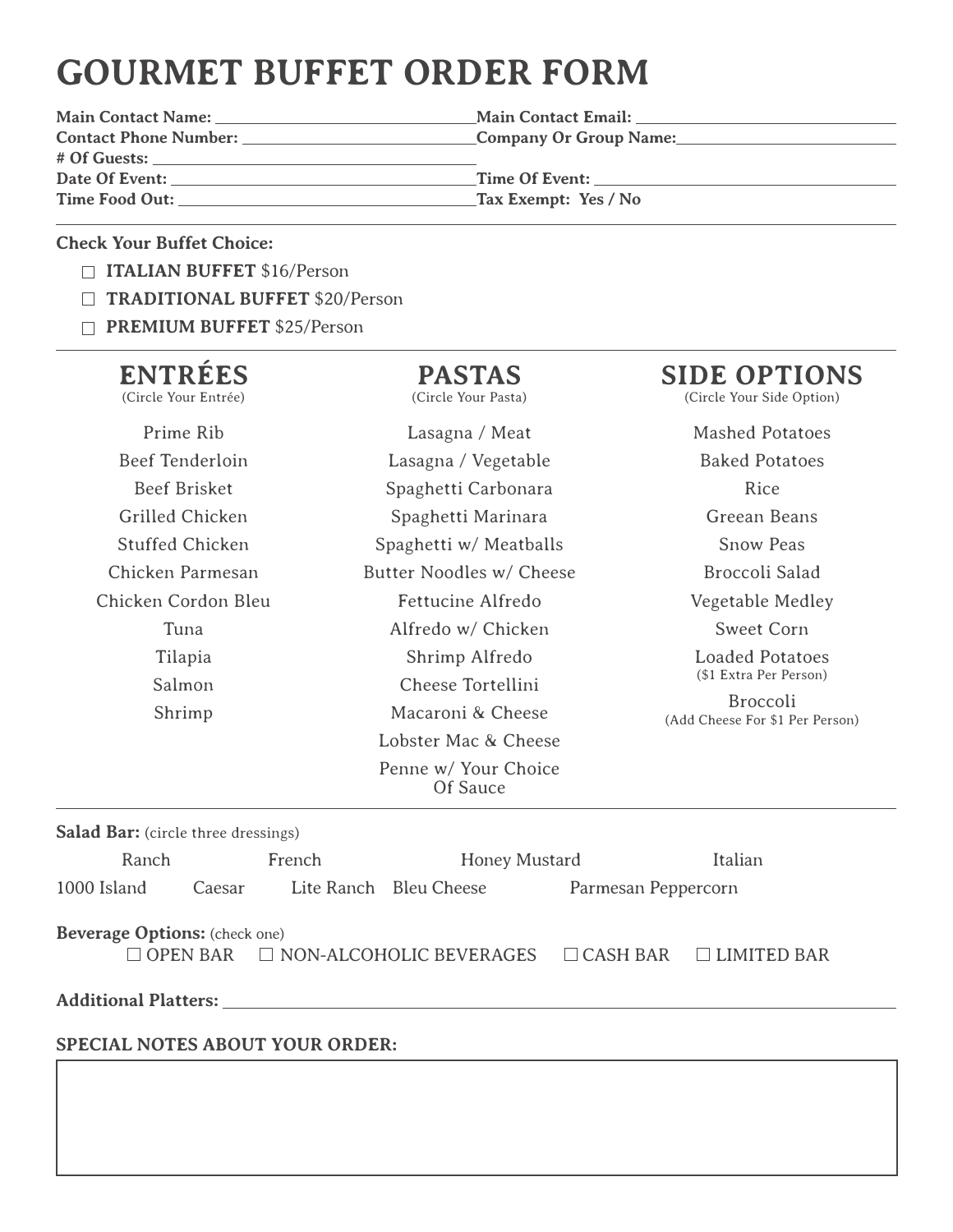# **PLATTERS**

*Each platter serves 10-20 people. Exceptions are noted.*

**Fruit Platter - \$45** A platter of four varieties of this season's best available fruits

**Veggie Platter - \$35** A platter of four varieties of this season's best available vegetables

**House Salad - \$30**

A large bowl of romaine lettuce, topped with tomato, cucumber, mushroom and red onion. Served with your choice of 2 dressings: Ranch, French, Honey Mustard, Italian, 1000 Island, Caesar, Lite Ranch, Bleu Cheese, Parmesan Peppercorn

**Caesar Salad - \$35**

Crisp romaine lettuce, with garlic croutons, shredded parmesan cheese, tossed in Caesar dressing

**Chips and Salsa - \$20** Our homemade salsa served with corn tortilla chips

**Chili Con Queso - \$35** Our special blend of pepperjack-nacho cheese and chili, served with our house made tortilla chips

**Guido's Cheese & Cracker Platter - \$35** Assorted sliced cheeses and savory crackers

# **Guido's Nacho Bar - \$5 per person (add Cajun chicken or steak for \$2/person)**

Housemade tortilla chips, spicy Monterey jack cheese sauce, lettuce, tomato, green onion, jalapenos, black olives, chipotle sour cream. Add guacamole for \$1 extra per person.

# **Spinach and Artichoke Dip - \$40**

Tasty combination of spinach and diced artichokes blended together in a creamy dip served with our corn tortilla chips

# **Lobster & Artichoke Dip - \$45**

Tasty combination of lobster and diced artichokes blended together in a creamy dip served with our corn tortilla chips

**Mozzarella Sticks - \$40** Fifty (50) fried mozzarella sticks served with marinara

# **Cheese Quesadillas - \$35**

Forty (40) pieces stuffed with Monterey jack and cheddar cheeses. Served with chipotle sour crea**m**

# **Veggie Quesadillas - \$40**

Forty (40) pieces stuffed with Monterey jack and cheddar cheeses, roasted corn, roasted peppers and caramelized onions. Served with chipotle sour cream

# **Chicken or Steak Quesadillas - \$45**

Forty (40) pieces stuffed with Monterey jack and cheddar cheeses, roasted corn and black beans, roasted peppers, caramelized onions with your choice of Cajun chicken or steak. Served with chipotle sour cream

# **Hummus Platter - \$30**

Hummus served with toasted pita points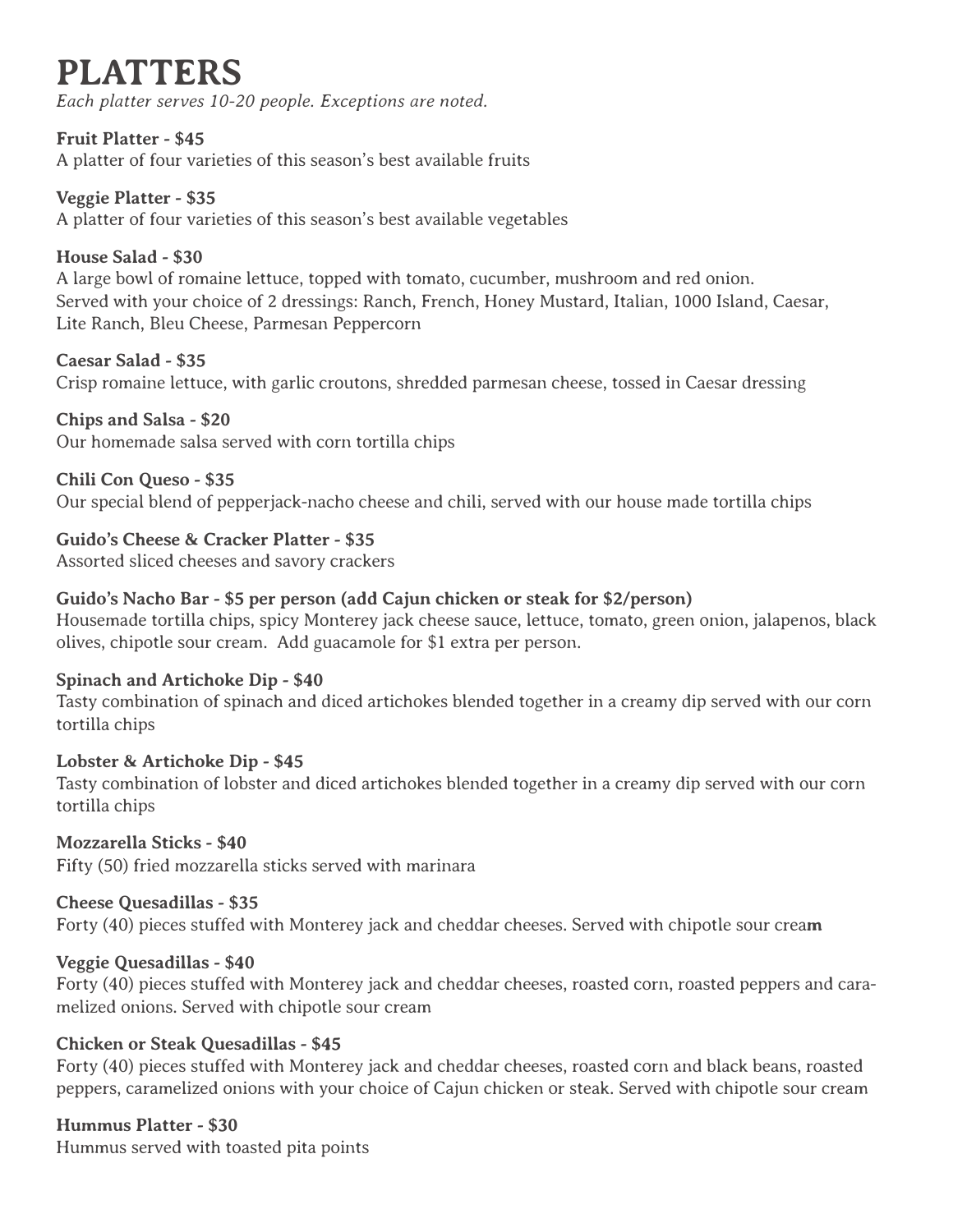# **PLATTERS** *(cont.)*

*Each platter serves 10-20 people. Exceptions are noted.*

# **Jumbo Shrimp Cocktail - \$45**

Twenty (20) pieces of jumbo shrimp served with tasty cocktail sauce

# **Potato Skins - \$40**

Twenty (20) pieces of potato skins served with bacon, cheese, green onion and sour cream on the side

# **Potato Bar - \$6 per person**

Bacon, cheese, green onion, butter and sour cream

# **Classic BLT Sandwich - \$35**

Twenty (20) pieces with Applewood-smoked bacon, crisp lettuce, and tomato served on grilled sourdough bread

# **Club Sandwich - \$45**

Twenty (20) pieces with turkey, ham, bacon, American cheese, lettuce, tomato served on grilled sourdough bread

# **Rib Platter - \$55**

Six (6) pounds of baby back ribs, cut into sections and served with your choice of dry rub seasoning or BBQ sauce

# **Wings - \$50**

Forty (40) wings tossed in your choice of buffalo or BBQ sauce. Served with Celery sticks and your choice of ranch or bleu cheese dipping sauce

# **Chicken Strips - \$50**

Forty (40) breaded and fried all white meat chicken strips served with a dipping sauce of your choice of ranch, bleu cheese, bbq, spicy buffalo or honey mustard

# **Mini Burgers - \$45**

Twenty-four (24) mini burgers served with lettuce, tomato, diced onion, ketchup, mustard, mayo and pickle

# **Mini Cheese Burgers - \$50**

Twenty-four (24) mini burgers served with Lettuce, tomato, red onion, ketchup, mustard, mayo and pickle on the side. Your choice of American, cheddar, Swiss, pepperjack, or spicy southwestern Monterey jack

# **Mini Mushroom Swiss Burgers - \$55**

Twenty-four (24) mini burgers served with melted Swiss cheese and sautéed mushrooms with lettuce, tomato, red onion, ketchup, mustard, mayo and pickle served on the side

# **Mini Western Burgers - \$65**

Twenty-four (24) mini burgers with, bbq sauce, Applewood-smoked bacon, grilled onions and melted cheddar cheese with lettuce, tomato, red onion, ketchup, mustard, mayo and pickle served on the side

# **Cheesecake Platter - \$30**

Twenty (20) pieces of our homemade cheesecake

**Brownies - \$35** Twenty (20) pieces of our homemade brownies

**Don't See What You're Looking For? Discuss Other Food Options With Our Manager Or Chef!**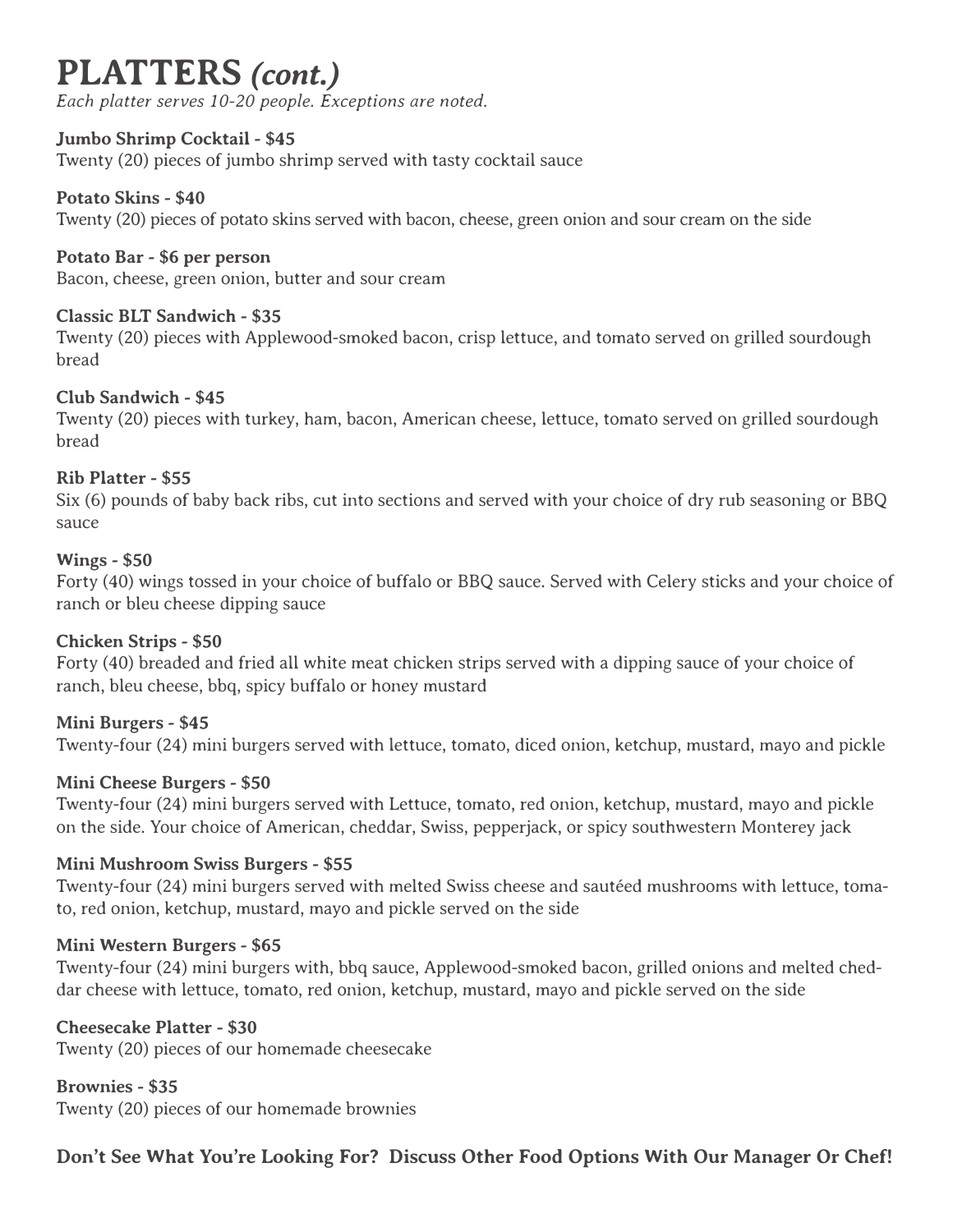# **PLATTER ORDER FORM**

| <b>Main Contact Name:</b>    | <b>Main Contact Email:</b>    |  |
|------------------------------|-------------------------------|--|
| <b>Contact Phone Number:</b> | <b>Company Or Group Name:</b> |  |
| # Of Guests:                 |                               |  |
| Date Of Event:               | Time Of Event:                |  |
| Time Food Out:               | Tax Exempt: Yes / No          |  |

# **Select From Platters Below And Enter In Quantity:**

| <b>Fruit Platter</b>                                                               | Potato Skins                                                                                                                    |  |  |
|------------------------------------------------------------------------------------|---------------------------------------------------------------------------------------------------------------------------------|--|--|
| Veggie Platter                                                                     | Potato Bar                                                                                                                      |  |  |
| House Salad                                                                        | <b>Rib Platter</b>                                                                                                              |  |  |
| Caesar Salad                                                                       | Wings                                                                                                                           |  |  |
| Chips and Salsa                                                                    | (check one sauce)                                                                                                               |  |  |
| <b>Cheese &amp; Crackers</b>                                                       | $\Box$ BBQ<br><b>BUFFALO</b><br><b>MILD</b><br><b>HOT BUFFALO</b><br>$\Box$ NAKED                                               |  |  |
| Chili Con Queso                                                                    | (circle one dressing)                                                                                                           |  |  |
| Guido's Nacho Bar (check one)                                                      | BLEU CHEESE<br>$\Box$ RANCH                                                                                                     |  |  |
| $\Box$ NO MEAT<br>$\Box$ CHICKEN<br>$\Box$ STEAK                                   | Chicken Strips (check one dipping sauce)                                                                                        |  |  |
| # of People                                                                        | □BLEU CHEESE<br>$\Box$ BBO<br>□HONEY MUSTARD<br>$\Box$ RANCH                                                                    |  |  |
| Spinach & Artichoke Dip                                                            |                                                                                                                                 |  |  |
| Mozzarella Sticks                                                                  | Mini Burgers                                                                                                                    |  |  |
| Quesadillas (check one)                                                            | Mini Cheese Burgers (choose one cheese)<br>Mini Mushroom Swiss Burgers<br>Mini Western Burgers<br>Cheesecake<br><b>Brownies</b> |  |  |
| $\Box$ CHEESE<br>$\exists$ VEGGIE                                                  |                                                                                                                                 |  |  |
| $\Box$ CHICKEN<br><b>STEAK</b>                                                     |                                                                                                                                 |  |  |
| <b>Classic BLT Sandwich</b>                                                        |                                                                                                                                 |  |  |
| Club Sandwich                                                                      |                                                                                                                                 |  |  |
| Beverage Options: (check one)<br>$\Box$ OPEN BAR<br>$\Box$ NON-ALCOHOLIC BEVERAGES | $\Box$ CASH BAR<br>$\Box$ LIMITED BAR                                                                                           |  |  |

# **SPECIAL NOTES ABOUT YOUR ORDER:**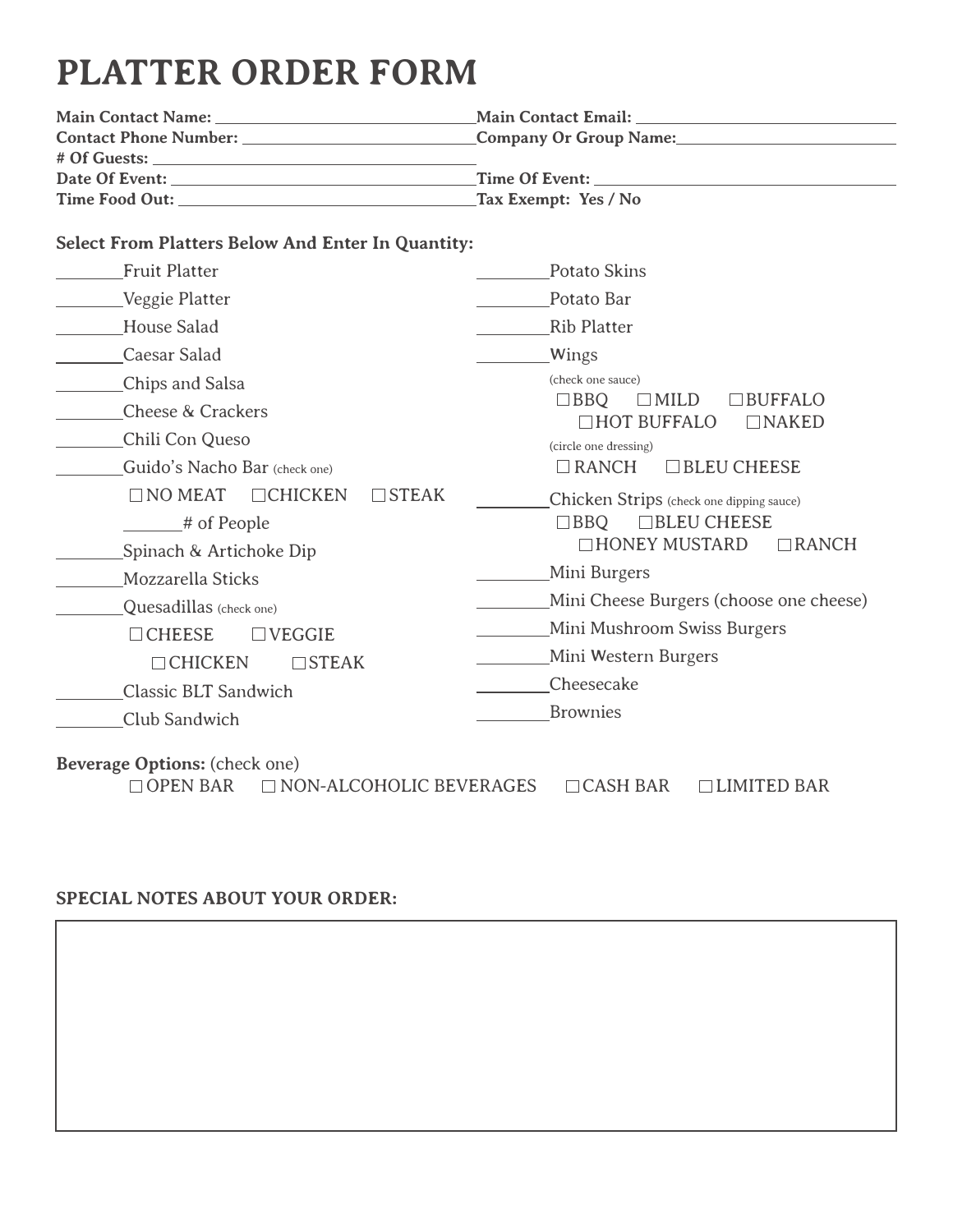# **EVENT AGREEMENT**

| THE ANTICIPATED MIN. / MAX. NUMBER OF PEOPLE THAT WILL BE IN ATTENDANCE: ________ / __________ |  |  |
|------------------------------------------------------------------------------------------------|--|--|

# **GUIDO'S BAR AND GRILL WILL PROVIDE THE FOLLOWING AMENITIES:**

|  |  |  |  | • A section will be reserved for you per agreed upon necessities: Location_ |  |
|--|--|--|--|-----------------------------------------------------------------------------|--|
|--|--|--|--|-----------------------------------------------------------------------------|--|

- All reasonable accommodations for A/V requests.
- Any amenities outsourced through Guido's will be billed at cost, and any labor incurred will also be billed.
- Food and Beverage Accommodations (check all that apply):

**\$16/person buffet package** 

\$20/person buffet package

525/person buffet package

**\$** / person buffet package

**Ordering platters** 

**CORDITE:** Ordering food off the daily menu

Open Bar for the duration of the event (to be billed per drink served)

Limited Bar for the duration of the event (to be billed per drink served)

will be notified when bar tab reaches \$

Other:

**\*Gratuity will be billed at 18% of the cost of the total food and beverage bill.\***

### **CREDIT CARD TO BE CHARGED IN EVENT OF ADDITIONAL EXPENSES:**

| CREDIT CARD NO.                                      |                                                             | EXPIRATION DATE: | SEC CODE: |  |  |  |
|------------------------------------------------------|-------------------------------------------------------------|------------------|-----------|--|--|--|
|                                                      | CARD TYPE (circle one): AMEX   MASTERCARD   VISA   DISCOVER |                  |           |  |  |  |
| $NAME OF CARD HOLDER (Print as it appears on card):$ |                                                             |                  |           |  |  |  |
| SIGNATURE:                                           |                                                             |                  | DATE:     |  |  |  |

### **PAYMENT AND RESERVATION**

By signing, I agree to the **Policies and Conditions** on the reverse side of this form. I understand that once approved this will secure my event. I agree to allow Guido's Bar and Grill to charge my credit card for any incidental fees incurred.

SIGNATURE: DATE: